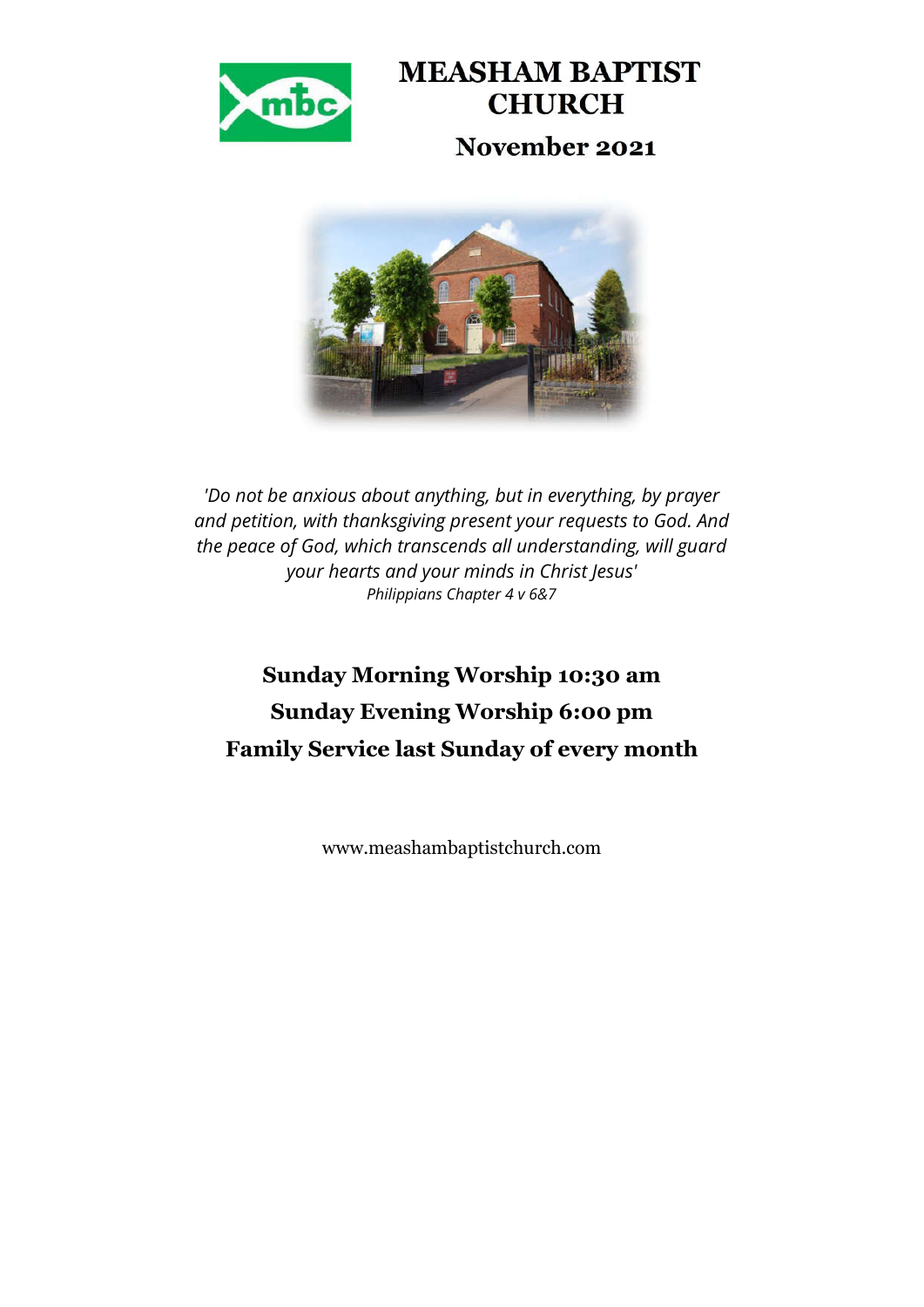## **WEEKLY ACTIVITIES**

| <b>Mondays</b>    |                                                                             |  |  |
|-------------------|-----------------------------------------------------------------------------|--|--|
| $6:15 - 7:45$ pm  | 1st Measham Girls' and Boys' Brigade                                        |  |  |
| <b>Tuesdays</b>   |                                                                             |  |  |
| $9:30 - 11:30$ am | Smarties - craft and play for babies & tots<br>(start date to be confirmed) |  |  |
| 10:00 am          | Walk & Talk (Hicks Lodge)                                                   |  |  |
| Wednesdays        |                                                                             |  |  |
| 7:00 pm           | Testify – Singing Group                                                     |  |  |
| <b>Thursdays</b>  |                                                                             |  |  |
| $7:30 - 9:00$ pm  | <b>Bible Study and Prayer Meeting</b>                                       |  |  |

## **BIRTHDAYS**

*The LORD bless you and keep you; the LORD make his face to shine upon you and be gracious to you; the LORD lift up his countenance upon you and give you peace. Numbers 6:24-26*

> *11th Zac Holden 23rd Michael Heron 26th Michael Williams*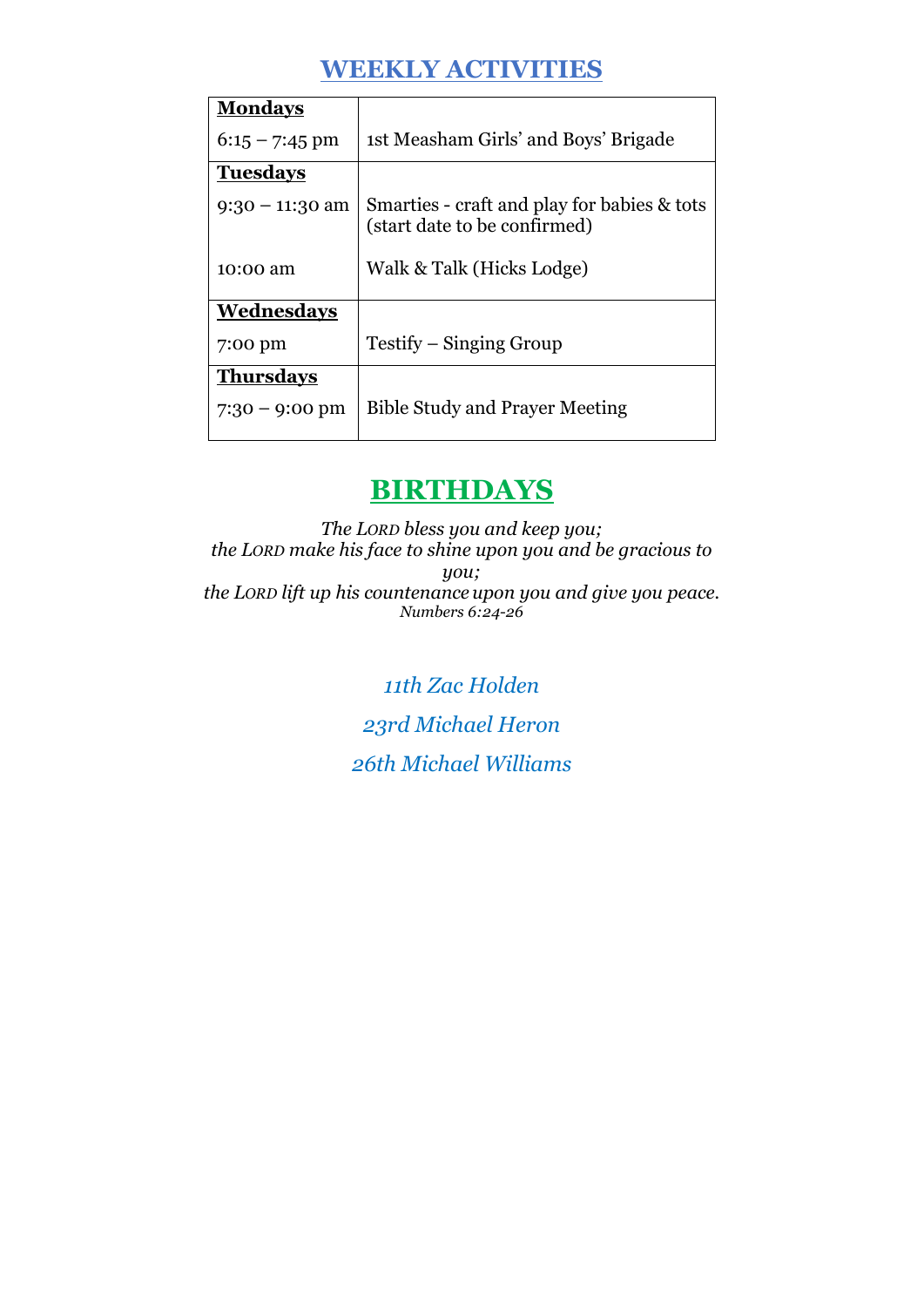## **THIS MONTH**

| <b>Wednesday 3rd</b><br>10:00 am       | LIFT (Ladies in Fellowship Together) |
|----------------------------------------|--------------------------------------|
| Wednesday 10 <sup>th</sup><br>12:00 pm | Lunch Club                           |
| <b>Wednesday 17th</b><br>10:00 am      | LIFT (Ladies in Fellowship Together) |
| Saturday 27th<br>8:30 am               | Men's Breakfast                      |



*Ladies Afternoon Tea Saturday 6th November 2:30pm*

#### **HAVE YOU HEARD…?**

Walk & Talk - Every Tuesday morning at 10 am, ladies from the fellowship meet at Hicks Lodge (LE65 2UP). We take a leisurely walk in the woodland or around the lake and then have a drink at the café. All welcome.